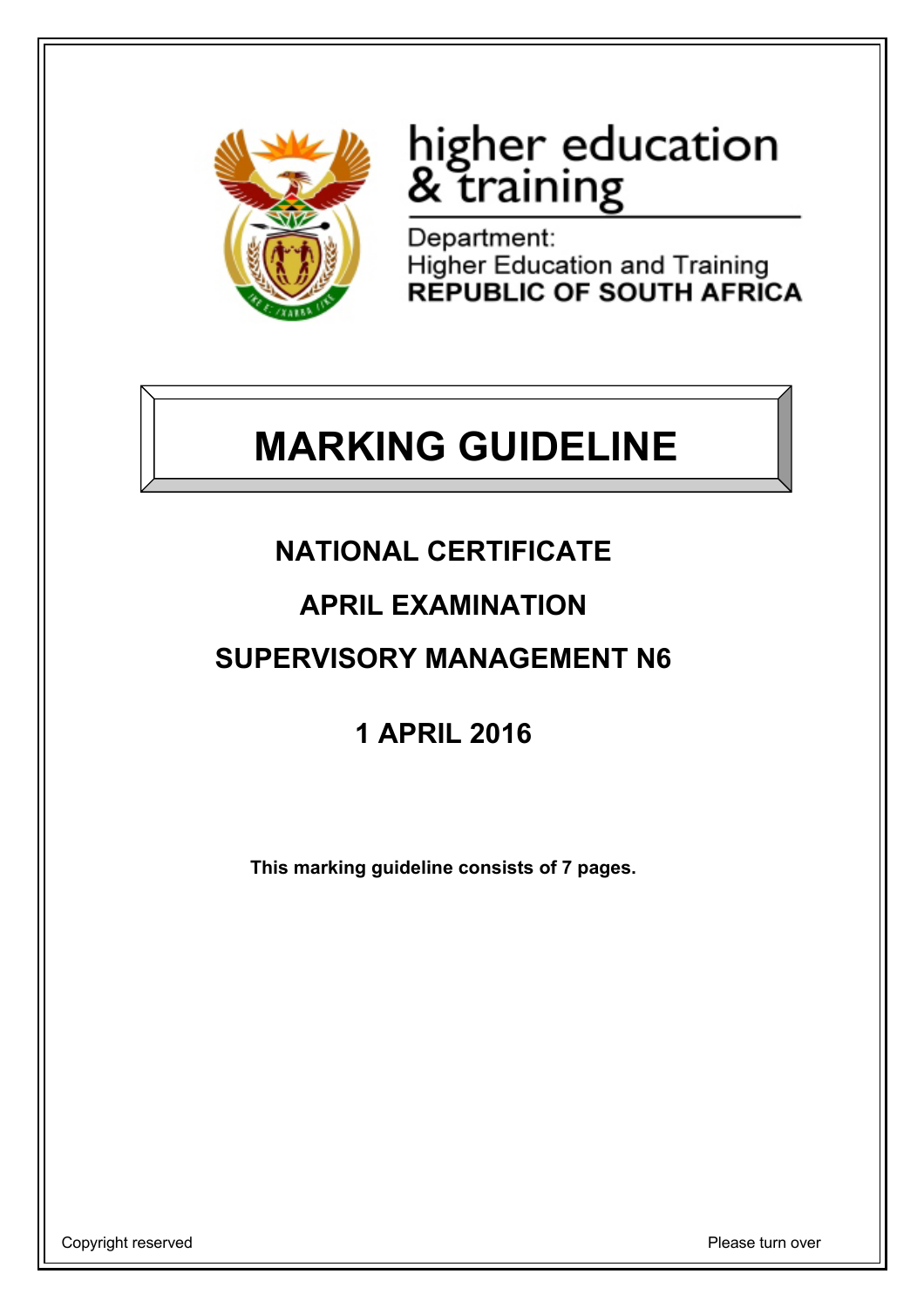## **QUESTION 1: LEADERSHIP MODELS**

## **Managerial Grid of Blake and Mouton**

 $HIGH \checkmark$ 



## **QUESTION 2: ASSERTIVENESS**

- The key is to persist. $\checkmark$
- Repeat the message over and over. $\checkmark$
- **Ensure that you are listened to and that your message is received.** $\checkmark$
- Use some of the same words in different sentences. $\checkmark$
- Do not let others distract you from your goal. $\checkmark$
- Bring your point home v and the set of the set of the set of the set of the set of the set of the set of the set of the set of the set of the set of the set of the set of the set of the set of the set of the set of the s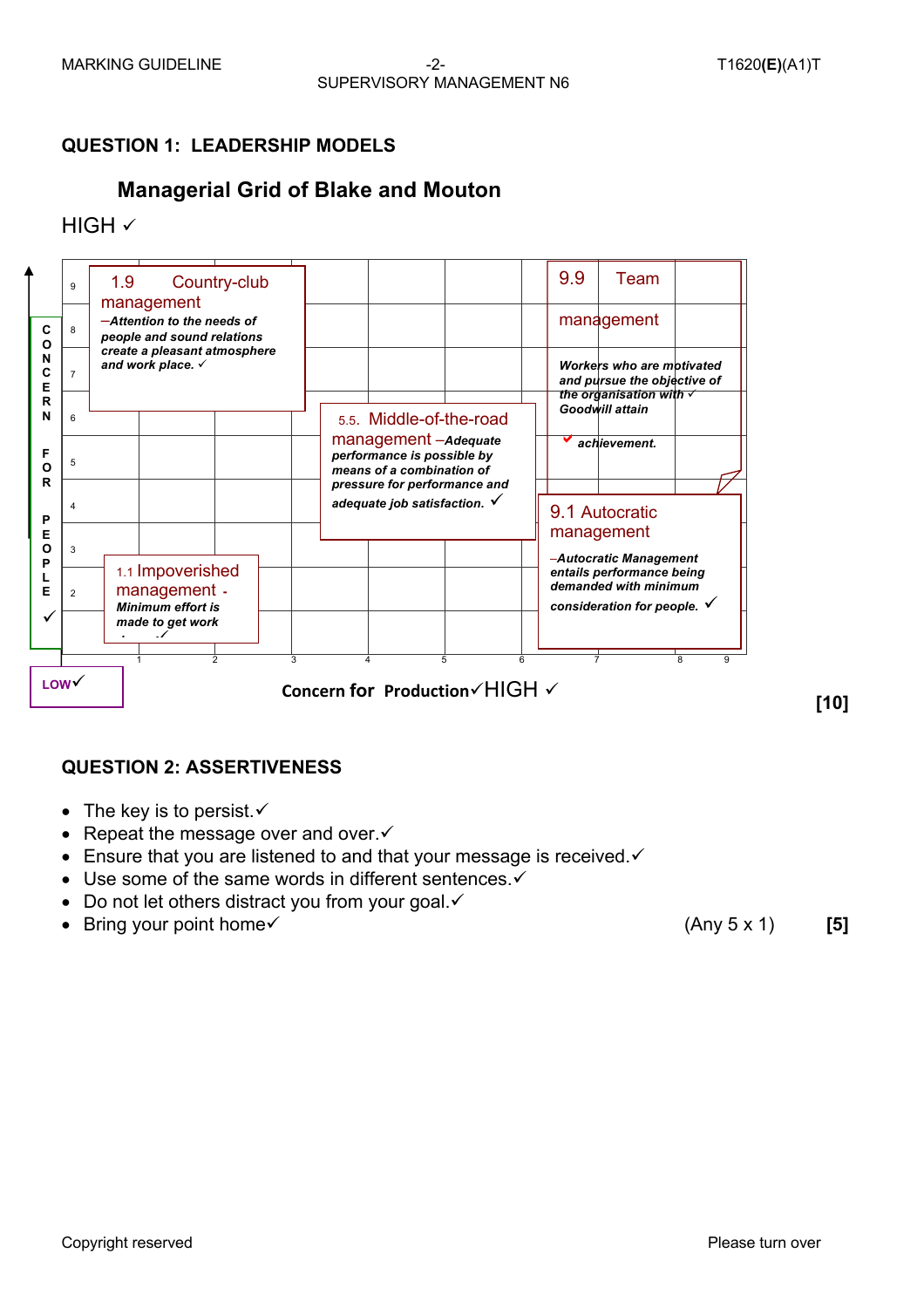#### MARKING GUIDELINE -3- T1620**(E)**(A1)T SUPERVISORY MANAGEMENT N6

## **QUESTION 3: LABOUR RELATIONS**

#### 3.1 3.1.1 Arbitration:

- Used when a dispute cannot be settled $\checkmark$
- The appointment of a third party to act as adjudicator in a dispute and to decide on terms of settlement. $\checkmark$
- The third party takes the role of decision maker $\checkmark$
- Arbitration can be voluntary or compulsory. $\checkmark$
- Arbitration is set in motion by an industrial council or conciliation board if they cannot resolve a dispute. $\checkmark$
- Can be conducted by a single or by a number of arbitrators
- The industrial council or conciliation board refer a specific dispute. $\checkmark$
- Also choose the arbitrator/arbitrators $\checkmark$ within fourteen days if arbitrator cannot be decided upon. $\checkmark$
- Arbitration will be undertaken by the labour court. $\checkmark$
- Voluntary arbitration or compulsory arbitration follow same procedure.√
- What the arbitrator decides must be enforced as all parties are bound by it.  $(Any 8 x 1)$  (8)
	-
- 3.1.2 Trade unions are permanent organisations created by workers.√
	- They protect the rights of the workers, and strive to improve working conditions. $\checkmark$
	- They assist workers legally if their rights are violated in the workplace. $\checkmark$
	- They serve workers with problems in the workplace in an advisory capacity. $\checkmark$
	- They seek better conditions for workers in the workplace. $\checkmark$
	- They provide a means of expression for the views of workers. $\checkmark$
	- They regulate and establish grounds whereon the material position of the worker is protected. $\checkmark$
	- They protect and promote the goals and interests of the worker.√
	- They strive to decrease worker frustration and anxiety. $\checkmark$
	- They improve workers' opportunities to achievement a better standard of living.  $\checkmark$  (Any 7 x 1) (7)

**[15]**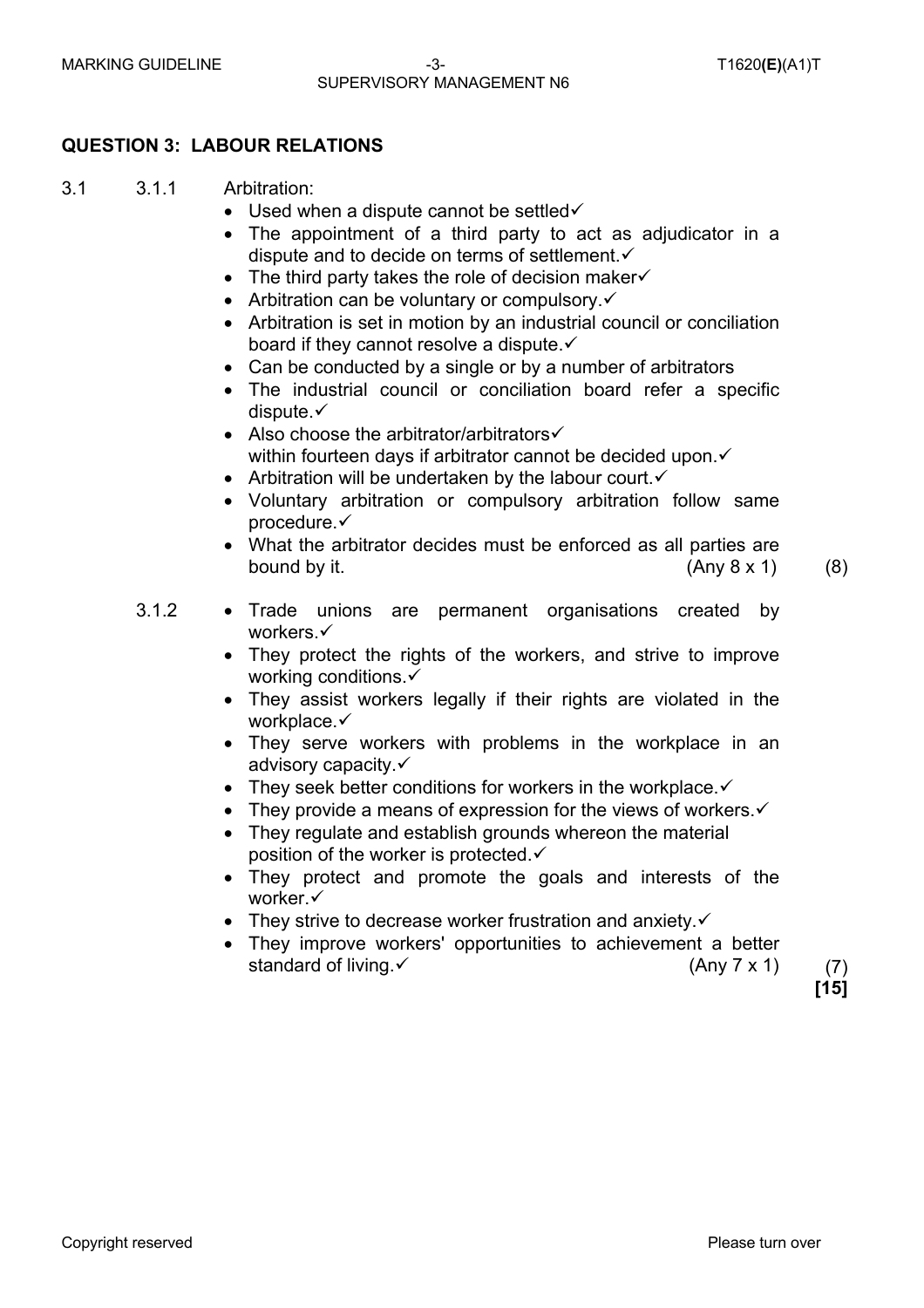## SUPERVISORY MANAGEMENT N6

## **QUESTION 4: PERSONNEL CARE**

- 4.1 1. Don't apologise for confronting the troubled employee. Your responsibility is to maintain acceptable performance. $\checkmark$ 
	- 2. Encourage the employee to explain why work performance, behaviour or attendance are poor or deteriorating because this may provide an opportunity to question the use of alcohol. $\checkmark$
	- 3. Don't discuss a person's right to drink as this may make a moral issue of it. $\checkmark$
	- 4. Don't suggest the person use moderation or change his drinking habits as an alcoholic cannot voluntarily control his drinking
	- 5. Don't be distracted by the individual's excuses for drinking as your concern is how his or her drinking affects work behaviour and attendance.  $\checkmark$
	- 6. Don't be put off by the drinkers assertion that a physician or psychologist is being consulted as they will focus on the workers problems and not how his work is being affected $\checkmark$
	- 7. Remember that the worker should be given the opportunity for treatment and rehabilitation. $\checkmark$
	- 8. Emphasise that your major concern as a supervisor is his or her poor work performance or behaviour and discuss the consequences which may follow should there be no improvement, for example suspension. $\checkmark$
	- 9. Explain that the decision to accept rehabilitative assistance is the responsibility of the employee $\checkmark$  (Any 6 x 1) (6)

- 4.2 4.2.1 Effective Leadership.
	- Employees like to work for supervisors who show consideration for them, and who are supportive, fair and just in their treatment of them. $\checkmark$
	- A supervisor must create an atmosphere of approval in his relations with subordinates. $\checkmark$
	- A supervisor must create teamwork among employees. $\checkmark$
	- Should encourage participation and be involved in decisions $\checkmark$
	- 4.2.2 Administrative Justice.

Administrative justice or organisational justice ensures that disciplinary and grievance procedures

are carried out according to recognised principles of the process; $\checkmark$ when employees are charged they have the right to defend themselves√

workers are given the right of counsel or representation and that an arbitrator is called in should this be required $\checkmark$ 

 $(2 \times 2)$  (4) **[10]**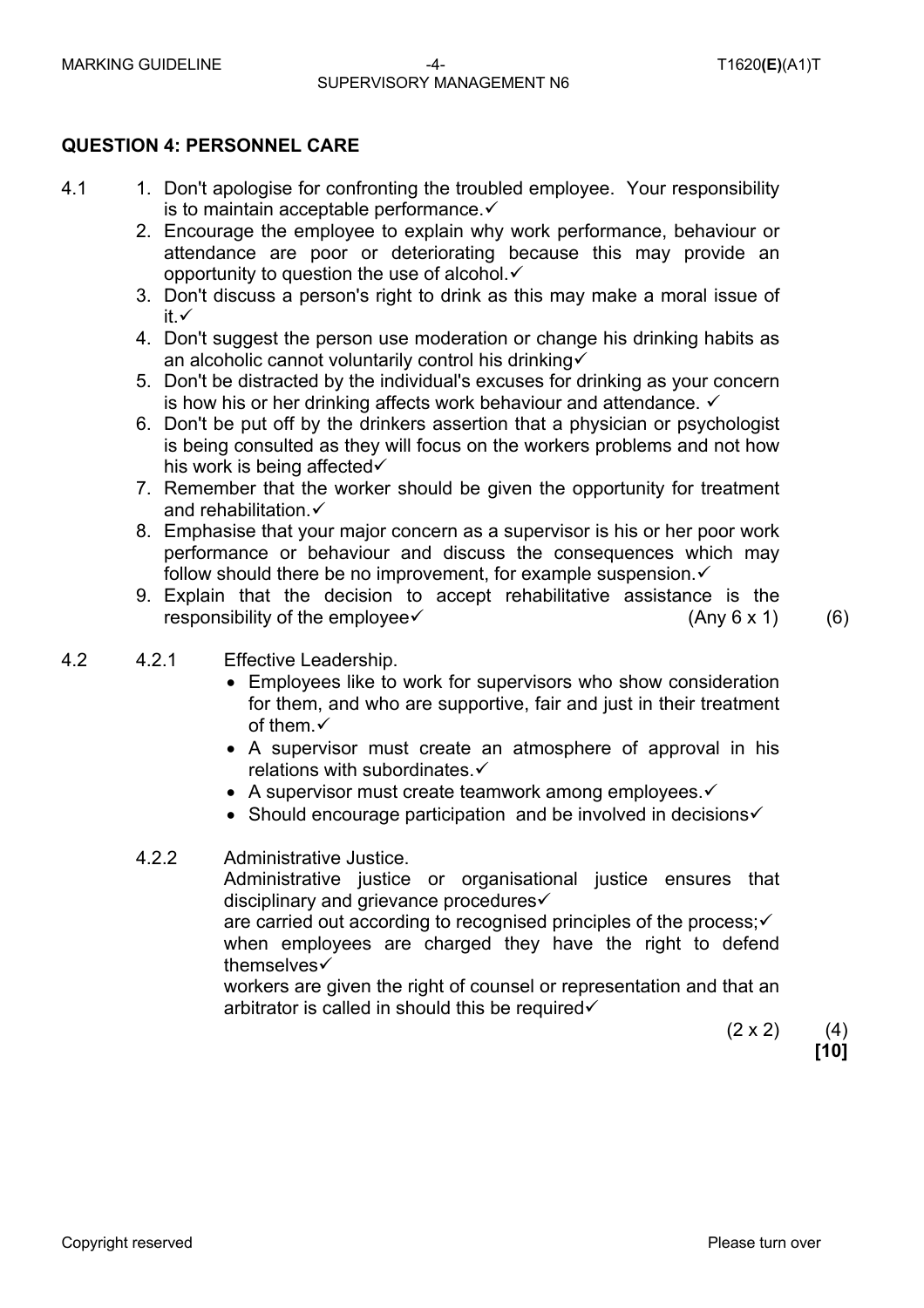#### MARKING GUIDELINE -5- T1620**(E)**(A1)T SUPERVISORY MANAGEMENT N6

## **QUESTION 5: GROUP DYNAMICS AND CONFLICT**

- 
- 5.1 Unites community, social and cultural values of members. Thus behaviour is directed and reinforced. $\checkmark$ Provides social satisfaction, status and security. $\checkmark$ 
	- Helps to get tasks completed. $\checkmark$
	- Helps to eliminate weaknesses in the formal system. $\checkmark$
	- Improves communication and creates communication channels outside the formal structure. $\checkmark$
	- Extends the effective span of management. $\checkmark$
	- Encourages better management. $\checkmark$
	- Serves as source for problem solving and support for members. $\checkmark$
	- Provides problem-solving and support mechanism for group members. $\checkmark$
	- Endorses improved management practice. $\checkmark$  (Any 5 x 1) (5)
- 5.2 Communication can be a source of conflict when
	- $\bullet$  it is faulty and the message is not conveyed correctly $\checkmark$
	- $\bullet$  it causes misunderstanding and misinterpretation $\checkmark$
	- a lack of sufficient information causes misconception $\checkmark$
	- $\bullet$  individuals lack sufficient knowledge or information $\checkmark$
	- $\bullet$  the wrong information is conveved $\checkmark$
	- $\bullet$  the wrong information causes stress and pressure and therefore conflict $\checkmark$

 $(Any 5 x 1)$  (5)

**[10]**

## **QUESTION 6: PROBLEM SOLVING AND DECISION MAKING**

- 6.1 1) Identify the problem. $\checkmark$ 
	- 2) Collect relevant Information. $\checkmark$
	- 3) Establish the cause of the problem. $\checkmark$
	- 4) Determine alternative solutions  $\checkmark$
	- 5) Evaluate the pros and cons of the alternatives. $\checkmark$
	- 6) Choose the solutions you think best. $\checkmark$
	- 7) Plan of implementation. $\checkmark$
	- 8) Evaluate progress and results.  $\checkmark$  (8)

6.2 A large number of ideas are produced by a large group of people $\checkmark$  in a short space of time and problem can be considered from different angles  $(2)$ 

**[10]**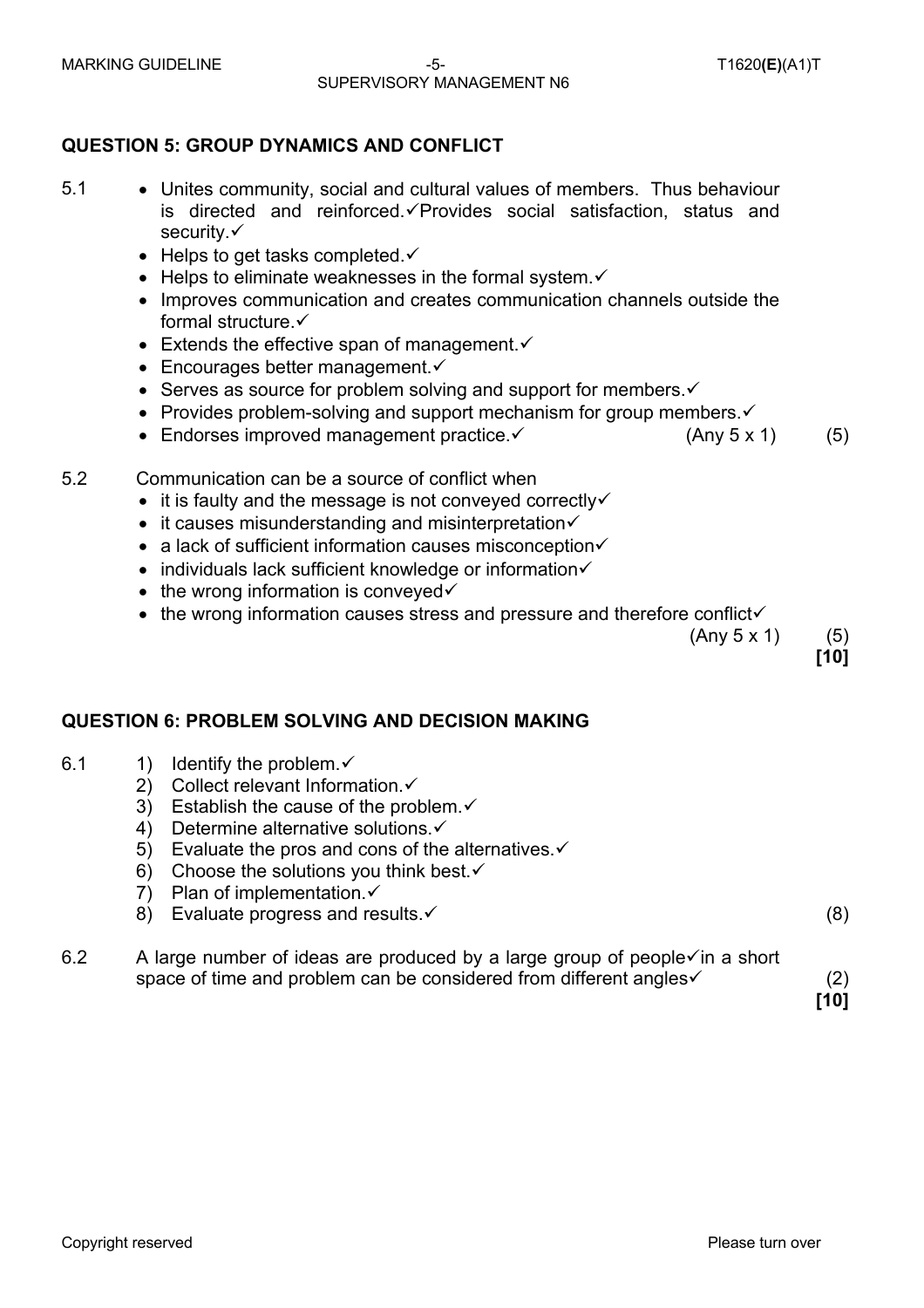#### MARKING GUIDELINE -6- T1620**(E)**(A1)T SUPERVISORY MANAGEMENT N6

## **QUESTION 7: PERFORMANCE APPRAISAL**

- 7.1 To encourage good behaviour and to correct below-standard performance as good performers will receive a reward  $\checkmark$  while poor performers should realise that continued poor performance will stand in their way of advancement. $\checkmark$ 
	- To satisfy employees' curiosity about how well they are doing  $\checkmark$  and for them to know how well they fit into the organisation. $\checkmark$
	- To provide a firm foundation for later evaluations of an employee's career such as pay raises and promotions. $\checkmark$  Such matters are handled more smoothly if the employee is aware of the possibilities beforehand. $\checkmark$

 $(3 \times 2)$  (6)

- 7.2 7.2.1 Initiative The individual's ability to recognise problems and to take corrective action $\checkmark$ , make suggestions for improvements and accept responsibility for accomplishing unassigned tasks is evaluated $\checkmark$ 
	- 7.2.2 Potential for growth and advancement. The potential for increasing job knowledge and for advancing to other jobs in the department  $\checkmark$  and other jobs in the organisation is evaluated  $(2 \times 2)$  (4)

**[10]**

## **QUESTION 8: INDUSTRIAL LEGISLATION**

- 8.1 A person who works for the employer
	- A person who provides a service to the employer $\checkmark$
	- When a person's work hours are subject to control (1) or direction $\checkmark$
	- When a person who forms part of the employers' organisation  $\checkmark$
	- A person who has worked for at least 40 hours per month over the last three months  $\checkmark$
	- A person is economically dependent on another person.  $\checkmark$
	- The person is provided with tools or work equipment  $\checkmark$
	- The person only works for or renders service to only one person $\checkmark$

 $(Any 8 x 1)$  (8)

- 8.2 Promote learning programmes  $\checkmark$ 
	- Develop a sector skills plan within the framework  $\checkmark$
	- Implement the sector plans  $\checkmark$
	- Approve workplace skills plans $\checkmark$
	- and training reports  $\checkmark$
	- Must allocate training grants $\checkmark$
	- $\bullet$  to employers, skill providers and workers $\checkmark$
	- to employers, star providers and workers.<br>• Must monitor education and skills development in the sector $\checkmark$

**[16]**